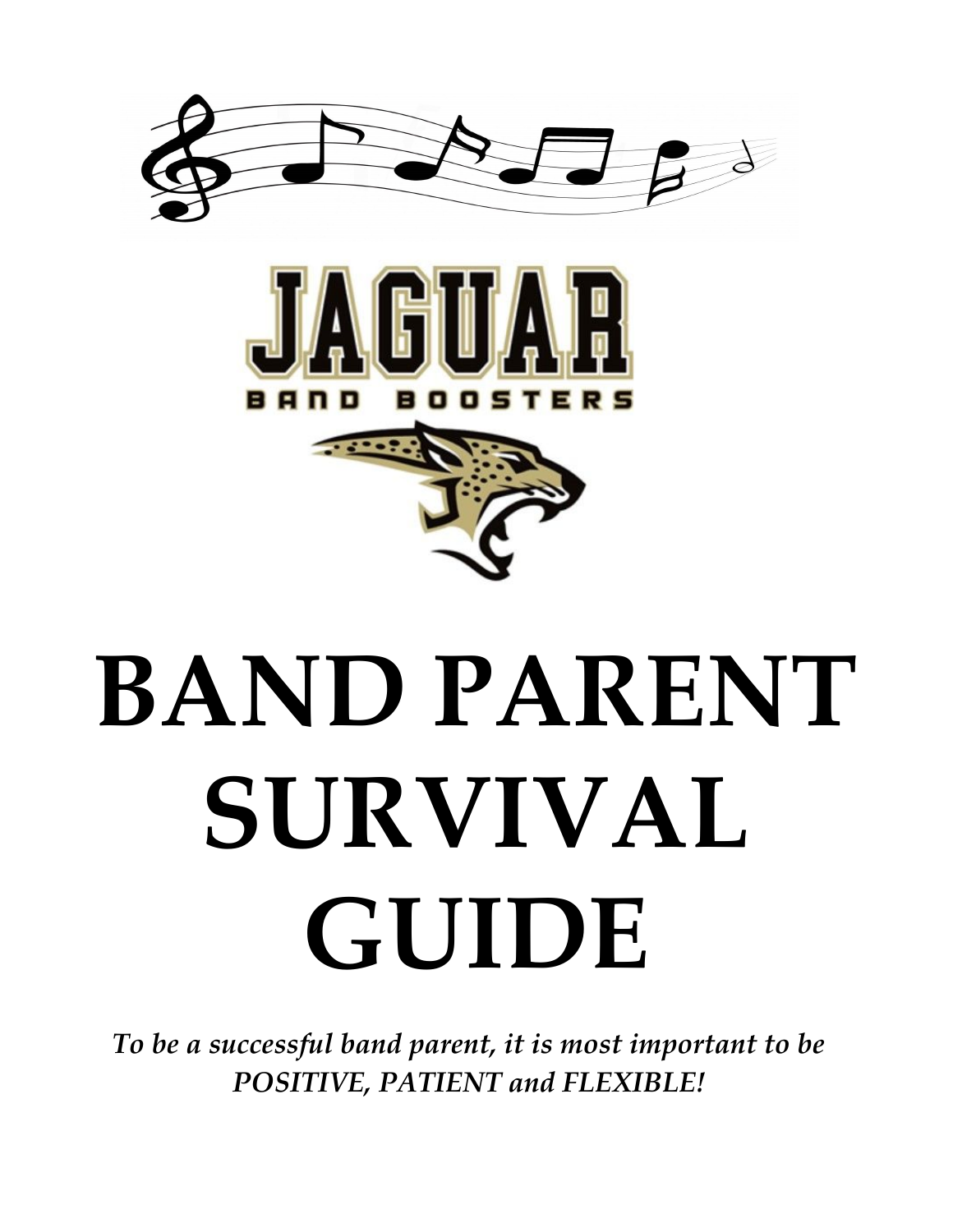

# **TABLE OF CONTENTS**

| Band Booster Mission, Goals and Contact Info   | $\overline{2}$ |
|------------------------------------------------|----------------|
| How to Help Your High-schooler Succeed in Band | 3              |
| Top Ten Ways to Have a Great Year              | 3              |
| <b>Booster Meetings</b>                        | $\overline{4}$ |
| Communication                                  | $\overline{4}$ |
| <b>Fall Marching Season</b>                    | 5              |
| Before and After-school Marching Rehearsal     | 5              |
| Big Brother/Big Sister Program                 | 5              |
| Color Guard                                    | 5              |
| Dismissals                                     | $5-6$          |
| <b>From Rehearsal</b>                          | $5-6$          |
| <b>After Football Games</b>                    | 6              |
| Meal Plans                                     | 6              |
| <b>Football Games</b>                          | 6              |
| <b>Marching Competitions</b>                   | 6              |
| UIL                                            | 6              |
| Festivals                                      | 6              |
| Letter Jacket Award System                     | 7              |
| Spirit Send-Off                                | 8              |
| <b>Summer Band</b>                             | 8              |
| Uniforms - Marching Season                     | 8              |
| <b>Competition Uniform</b>                     | 8              |
| Formal Uniform                                 | 8              |
| Summer Uniform                                 | 8              |
| Pit Crew                                       | 8              |
| SLT (Student Leadership Team)                  | 9              |
| Spring "Concert" Season                        | 9              |
| <b>Concert Bands</b>                           | 9              |
| <b>Concert Uniforms</b>                        | 9              |
| <b>Winter Guard</b>                            | 9              |
| <b>Percussion Ensemble</b>                     | 9              |
|                                                |                |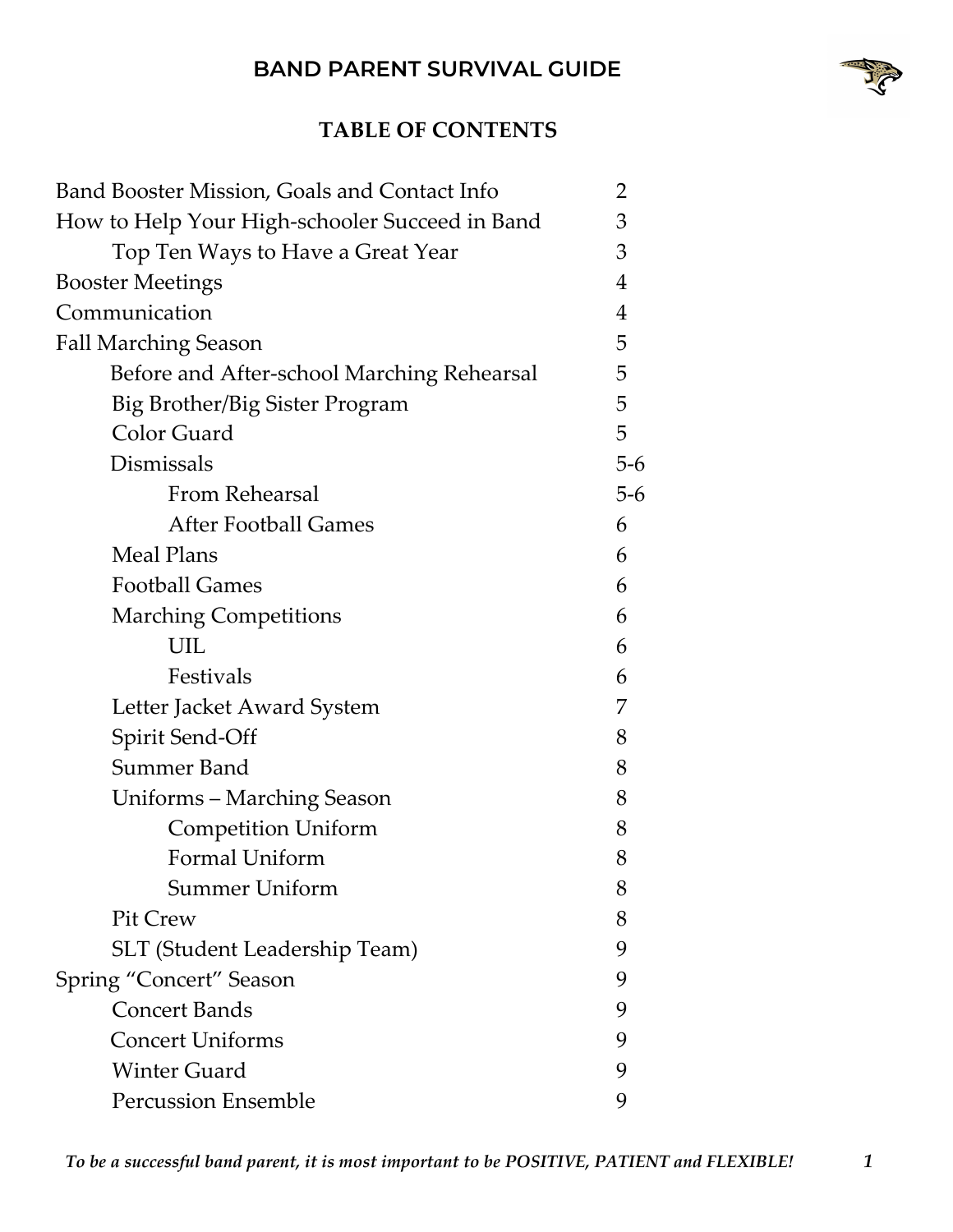

The Johnson Band Boosters (JBB) is a group of parent volunteers focused on supporting the Directors and members of the Band and Guard. JBB seeks to inform and remind parents and students of current Band or Guard events and of upcoming activities. We also enjoy celebrating and highlighting the accomplishments of our band and guard programs.

## **CONTACT INFORMATION**

| President                 | Ida Musgrove                |
|---------------------------|-----------------------------|
| <b>VP</b> Events          | Juliette Kroeger            |
| VP Fundraising            | Christi Townsend            |
| Secretary                 | <b>Shannon Cameron</b>      |
| Treasurer                 | Diana Morones               |
| <b>Chair: Celebration</b> | Tammi Miller                |
| Chair: Color Guard        | Chelsea Witcher             |
| Chair: Jaguar Jog         | Joseph Carter               |
| Chair: Merchandise        | <b>Carmen Sifuentes</b>     |
| Chair: Pit Crew           | Clover Clamons              |
| Chair: Program Ads        | <b>Emily Benture-Pierce</b> |
| Chair: Sponsorships       | Melissa Frensley            |
| Chair: Uniforms           | <b>Summer Cameron</b>       |

[president@johnsonbands.com](mailto:president@johnsonbands.com) [vpevents@johnsonbands.com](mailto:vpevents@johnsonbands.com) [vpfundraising@johnsonbands.com](mailto:vpfundraising@johnsonbands.com) [secretary@johnsonbands.com](mailto:secretary@johnsonbands.com) [treasurer@johnsonbands.com](mailto:treasurer@johnsonbands.com) [Fridayskm@yahoo.com](mailto:Fridayskm@yahoo.com) contact via: [president@johnsonbands.com](mailto:president@johnsonbands.com) [jaguarjog@johnsonbands.com](mailto:jaguarjog@johnsonbands.com) [spiritgear@johnsonbands.com](mailto:spiritgear@johnsonbands.com) [pitcrew@johnsonbands.com](mailto:pitcrew@johnsonbands.com) [programads@johnsonbands.com](mailto:programads@johnsonbands.com) [sponsorship@johnsonbands.com](mailto:sponsorship@johnsonbands.com) [sumski22@icloud.com](mailto:sumski22@icloud.com)

The duties of the JBB include:

- Financial support through fundraising
- Assisting band directors as requested
- Spirit items for sale
- Chaperoning trips
- Uniform assistance
- Helping with the loading/unloading of equipment
- Organizing and hosting band activities
- Communicating booster activities
- **Spirit activities**
- Marching prop construction or assembly
- Football game, competition & summer meal plan

# **DID YOU KNOW THAT BAND IS A SERVICE ORGANIZATION?**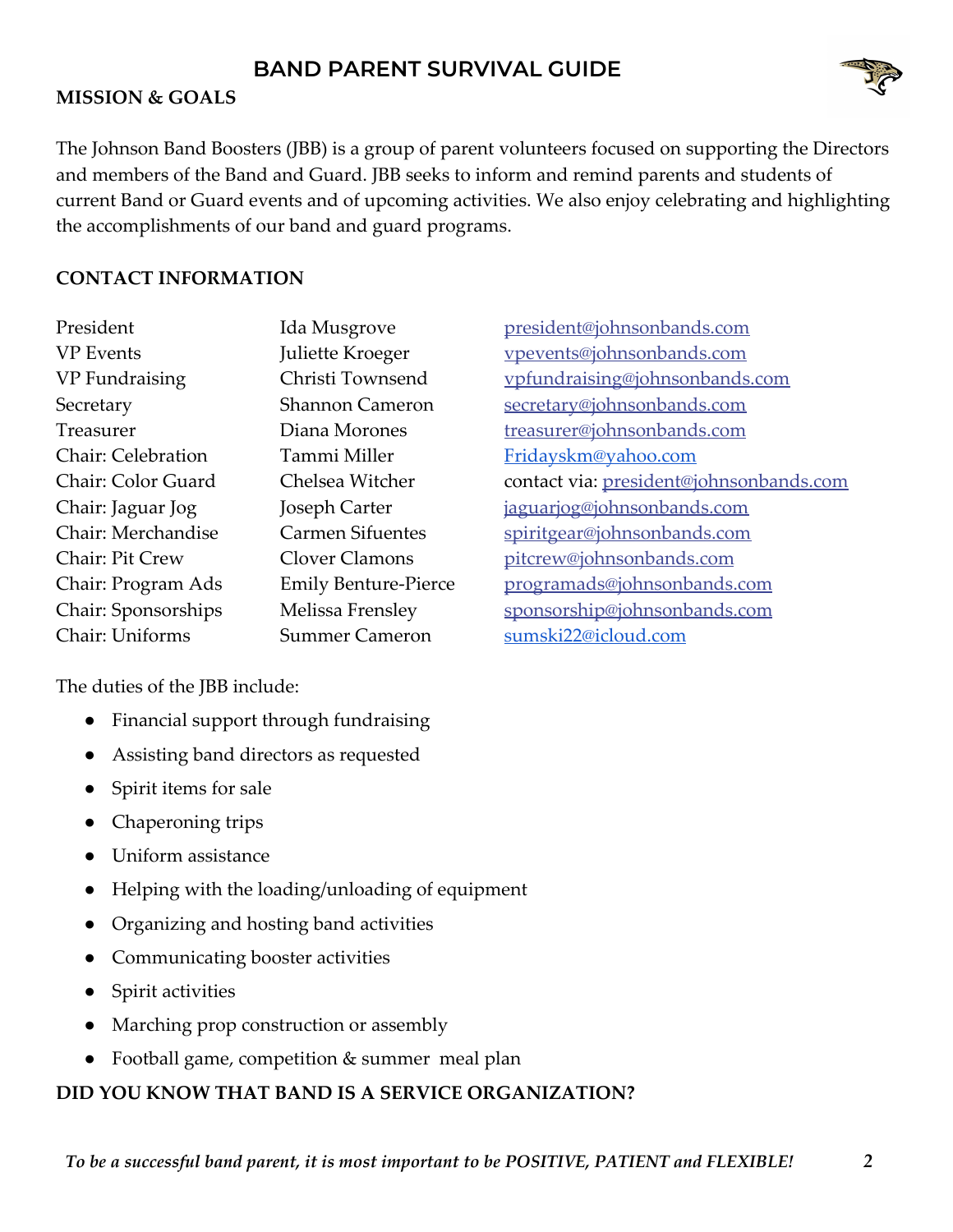

Not only is the band a place for students to grow as musicians but it is an organization in which students learn life-long skills such as team work, time management, and the importance of service - to each other, to the school, and to the community at large.

## **HOW CAN I HELP MY STUDENT SUCCEED?**

Probably 95% of the effort required for success in the band program must come from your high-schooler, and will require significant discipline and commitment on his/her part. Here is a list of proven suggestions gathered from the years of experience of several band parents that will help you and your child on your way to a great year.

# **TOP TEN WAYS TO HAVE A GREAT YEAR!**

- 1. Help guide your child's **time management**. Students must use every minute of their day wisely. Help your high-schooler to learn how to set priorities. Band rehearsals and homework will likely fill their free time. While this may seem daunting - your high-schoolers, as others have before them, will find time to make friends and excel in academics!
- 2. Encourage, remind, and offer assistance where appropriate, but **do not do everything for your child**. Taking responsibility is one of the most difficult, but most valuable life skills your child will learn through band membership. Inform your child ahead of time of the consequences of potential misjudgements or inappropriate behavior and then let them handle their schedule and their situations.
- 3. **Be prompt** and encourage your child to be prompt. It is important to your child's development of self-discipline and it is important to the entire band program. Quite often, the tardiness of even one student will hold up an entire rehearsal.
- 4. **Attend band booster meetings** every month. This is the easiest way to stay up-to-date on band activities, learn of schedule changes, and meet other members of your 'band family'.
- 5. **Be informed!** Read the *band handbook*, *emails* from the band directors and boosters carefully, and sync dates to your calendar. Sign up for *Remind 101*. Refer to the band website and *CHARMS* frequently for dates, events, volunteer information, and other useful information.
- 6. **Communicate** concerns or conflicts to the band directors immediately so that they can be resolved.
- 7. **Volunteer** your time for an activity that interests you. The band boosters need the involvement of every parent! This is also the best way to get to know other students and band parents. Your high-schooler will be aware of your support – just don't expect him/her to acknowledge it! ;-)
- 8. **Participate** in the band's activities by cheering at competitions and half-time performances. It is hard to perform your best to an absent or silent audience.
- 9. **Be flexible**. In the band world, things can change in a minute.
- 10. Keep a **positive attitude**. Find things to compliment or praise. Remember that everything we do and say has an impact on the success of our students and the program.

# *To be early is to be on time. To be on time is to be late. To be late is to be left behind!* **BOOSTER MEETINGS**

*To be a successful band parent, it is most important to be POSITIVE, PATIENT and FLEXIBLE! 3*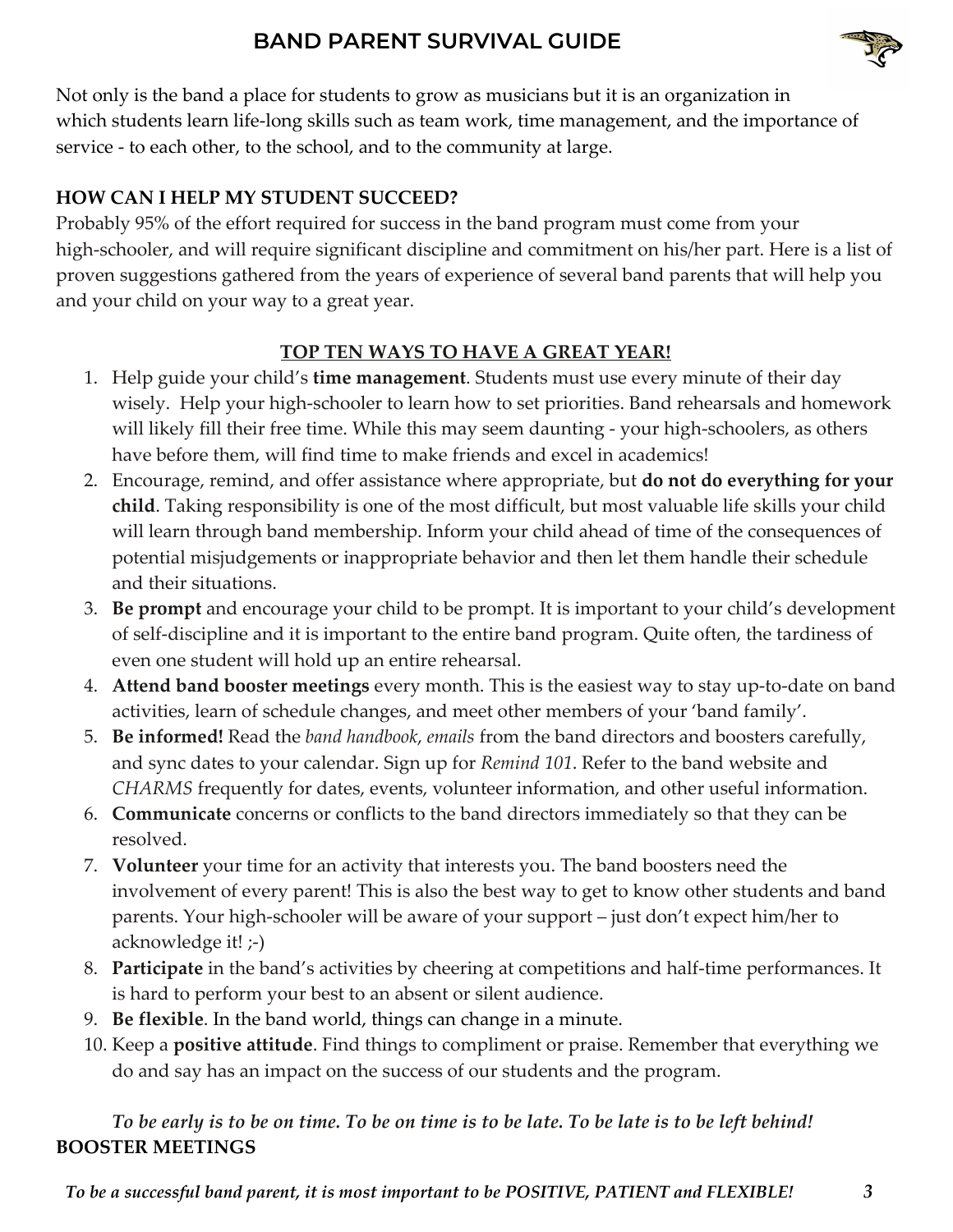

Booster meetings are *typically* held at 6:30pm on the third Tuesday of each month from July through May (except December). Meeting dates are notated on the *CHARMS* calendar and are generally held in the JHS band hall. Meetings take approximately one hour.

All families are Band Boosters! Everyone (including aunts, uncles, grandparents, etc.) are invited and encouraged to attend meetings! Input, suggestions, and ideas are always welcome! Attending Booster meetings is the best way to stay informed and contribute to the success of the Jaguar Band.

Please remember that band booster officers, committee chairs, and members are *volunteers*. These volunteers dedicate time outside of their regular work hours to organize efforts and provide services that support the success of the Jaguar Band.

## **COMMUNICATION**

The band directors and boosters work together to communicate information to all families as far in advance as possible. However, that is not always possible. In the band world, things can change in a minute. Maybe a bus is running late; maybe the school has changed a date; maybe the band competition is running early! Remember, to be a successful band parent, it is most important to be POSITIVE, PATIENT and FLEXIBLE!

It is also important to note that your child is now in high school! Directors share information with the students daily during class and/or practice but often are not able to send written information home. Your high school student is expected to communicate updated information with their families!

We know students don't always pass on information...SO, we highly recommend that families supplement the information your student tells you through the following:

 $\triangleright$  Follow us on social media!



- ➢ Go to [www.Charmsoffice.com.](http://www.charmsoffice.com/) *CHARMS*contains the band calendar which is maintained and updated by Mrs. Tracye Mendez, JHS Fine Arts Secretary. To log into the parent/student/member area, the school code is: JohnsonJaguarBand. The password is your students' Hays CISD ID#. Once you log-in it will ask you to change your password.
- ➢ **Website:** [www.johnsonbands.org](http://www.johnsonbands.org/) or [www.johnsonbands.com](http://www.johnsonbands.com/)
- ➢ **Remind 101:** Sign up by following the directions below and get up to date texts from our band directors regarding announcements or return times from games!
	- Full Band Code Text @jagband19 to 81010; Pit Crew -Text @pitcrewja to 81010
- ➢ **Email:** The primary way the band program shares information is through *CHARMS* emails. So please make sure you check the email that you provided to the *CHARMS* system!
- ➢ **Newsletter:** Jaguar Band Boosters prepare and send out a weekly newsletter in which you will receive a lot of information in preparation for the week ahead. The weekly newsletter is shared via Charms email and Facebook.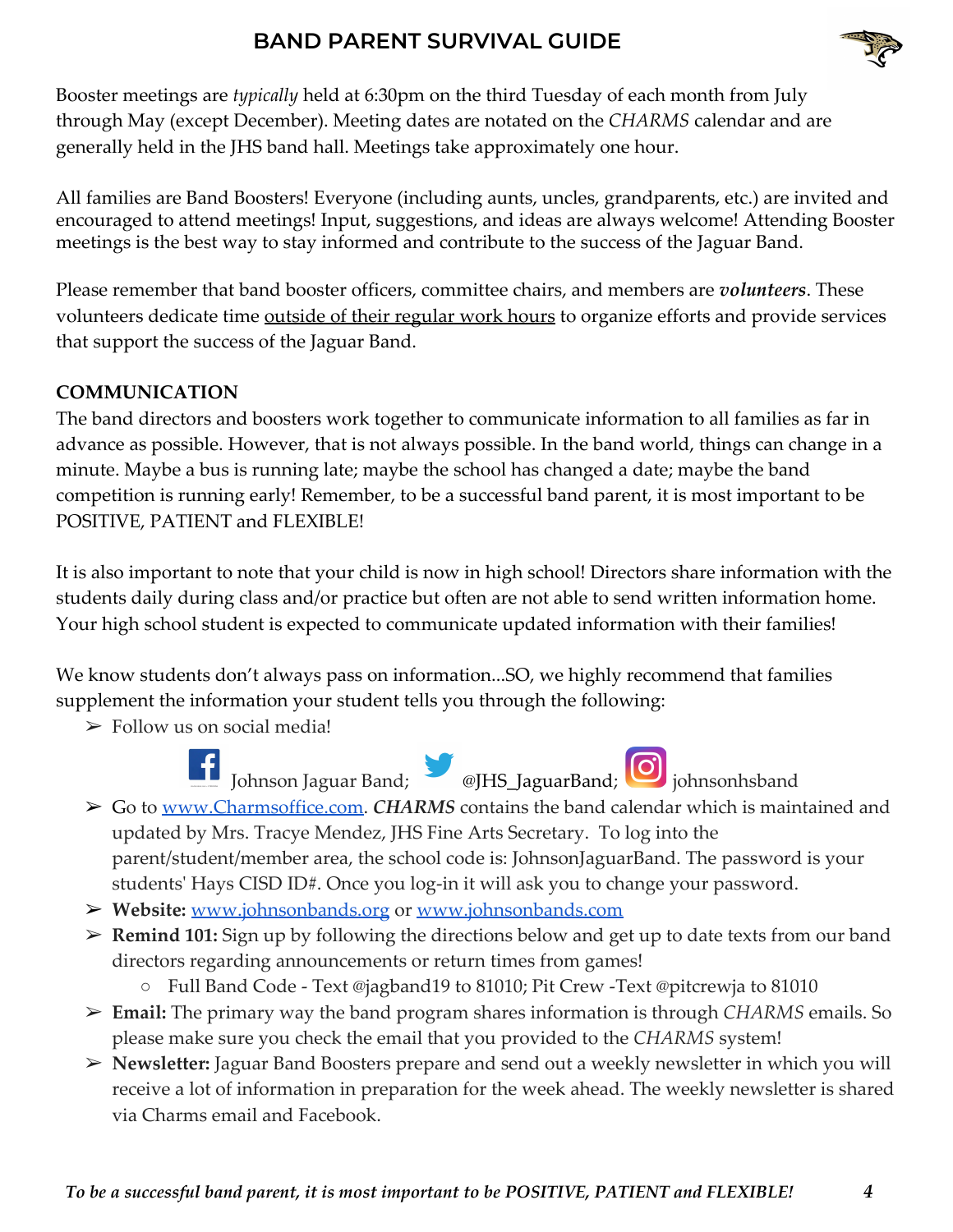

## **FALL MARCHING SEASON**

The Jaguar Marching Band consists of three primary sections – the "winds", the "percussion", and the "colorguard".

## **BEFORE AND AFTER-SCHOOL REHEARSAL**

These rehearsals are required. Please note that the marching field is a classroom! You are welcome as a spectator at any time, but please do not come to the field expecting to talk to your child (unless it is an emergency).

Directors will try hard to provide practice dates and times on the *CHARMS* calendar. However, practice times may vary. Your student will be informed of changes by the directors. Again, please remember that to be a successful band parent, it is most important to be POSITIVE, PATIENT and FLEXIBLE!

### **BIG BROTHER/BIG SISTER PROGRAM**

This is a program, run by the band student leadership team (SLT), that partners up incoming freshman with an upperclassman in the band. The older student offers encouragement, support, and advice on how to best navigate band membership. Traditionally, on game days or other special occasions, the "siblings" exchange some type of small gift. These are not elaborate gifts! An ice-cold drink, candy, etc. are all nice gestures!

## **COLOR GUARD**

The color guard interprets the music that the marching band is playing via dance and the synchronized spinning of flags, sabers, rifles. Students who participate in the "guard" do not have to play an instrument. Therefore, the guard is typically comprised of both students who are band and non-band students. The guard helps to "tell the story" of each year's marching show. The guard utilizes costuming, flags, rifles, sabers and other props and perform a choreographed routine. Color guard continues into the Spring - see "Winter Guard" below.

#### **DISMISSAL FROM REHEARSAL**

Directors will maximize UIL practice rules by having students rehearse until the end of rehearsal time. However, please know that sometimes, after rehearsal but before dismissal, it is necessary that directors provide information about the following day, week, or upcoming event. In addition, please know that, before dismissal, it is a tradition that band student leaders (drum major and section captains) lead the students in a closing ceremony chant of spirit and pride! *Dismissal is the time when students are finished with rehearsal and the spirit closing.*

Students must then return to the band hall to properly put up their instruments. This entire process should take no longer than 15 minutes. It is recommended to schedule your pick up time accordingly. For example, if rehearsal ends at 7:45pm, plan on picking up at 8pm. Please note that once students have returned to the band hall, they often linger to chat with each other before heading out to the pick-up line.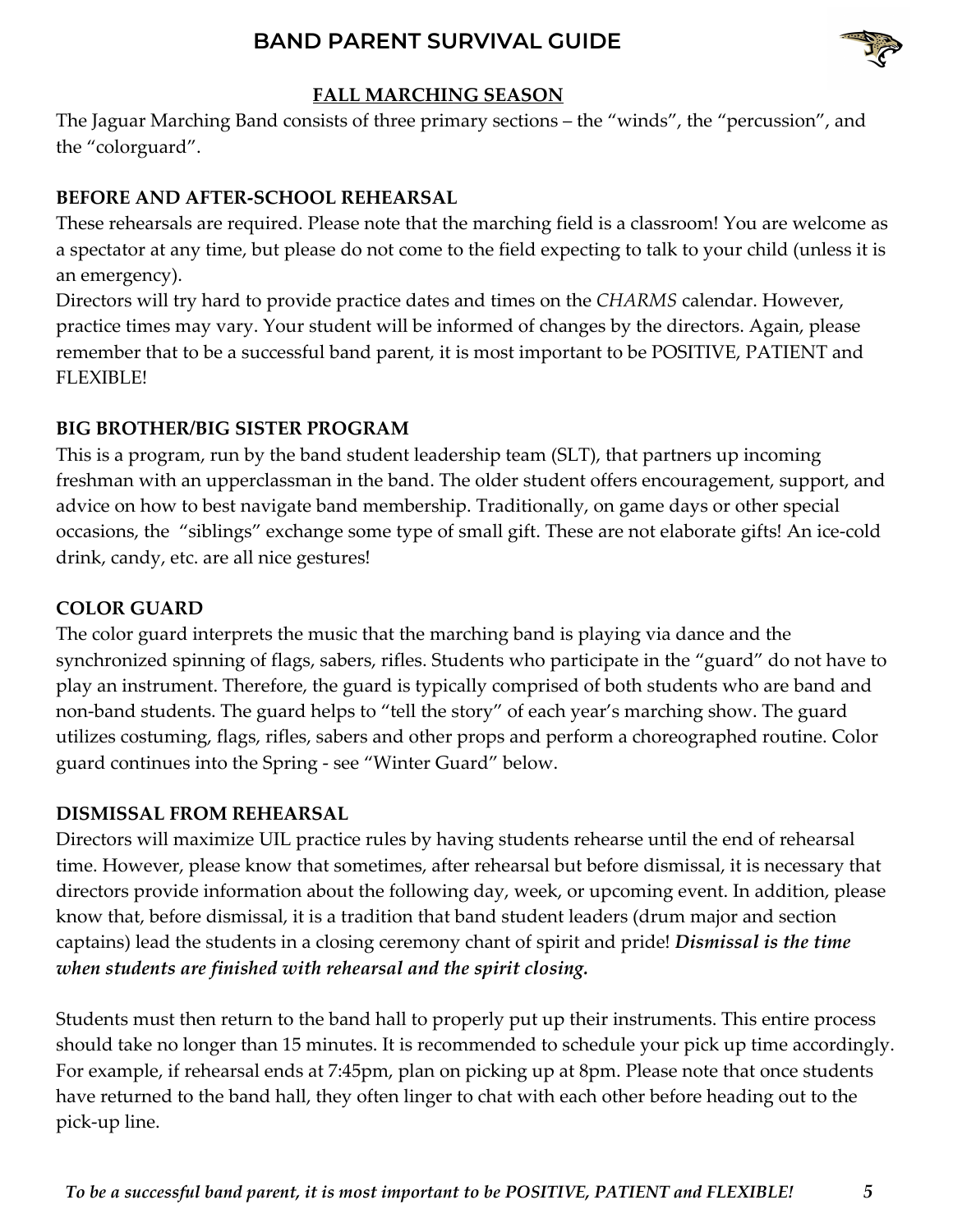

#### **DISMISSAL AFTER GAMES**

Students are dismissed once they have:

- Listened to announcements from the Directors,
- Put away their instruments and equipment *properly,*
	- Large instruments, guard and percussion must assist in unloading equipment truck.
- Turned in their uniform, hung up *correctly.*

This entire process should take about 30 minutes AFTER arrival back to Johnson HS.

## **MEAL PLANS**

On football game days, students who purchased meal plans will receive their meals and have time to eat before going to the band hall to change into uniforms. If necessary to depart school early for an away game, students will receive a boxed meal to eat en route. At no time will students be allowed to purchase food at the game concession stands nor will they be allowed to bring food into the game or receive food from family or friends during the game. On competition days, we will provide one to two "fast food" meals. Game and competition days can be hectic. They run on a tight and variable schedule, so it can be difficult to get food to your student. Purchasing meal plans for your child is always a great idea! *Volunteers are needed to assist with meal plan service.*

### **FOOTBALL GAMES**

Football games are mandatory. Parents must purchase tickets to attend both home or away games, although game attendance is by no means required. You can pick up your student afterward. For home games this pickup time is generally between 10:30 - 11pm. Away game pick-up times depend on where the game was played and how long it takes the bus to return to school. Stay updated on Remind 101!

**Please Don't Park in the Unloading Zone:** When the band returns from away games or competition shows, it is very important that no one park along the curb where buses pick up and drop off OR behind the band hall where the trailer parks to unload. Please park in the parking lot.

#### **MARCHING COMPETITIONS**

UIL - This competition uses judging criteria that covers musicianship (tone and performance) and marching (drill and execution). There are 3 judges. They will assign 1 of 5 ratings: Division I (Superior), Division II (Excellent), Division III (Average), Division IV (Below Average), Division V (Poor) using a UIL rubric. Judges are located in the stands/press box. Times are announced as the competition date gets closer.

FESTIVALS - (Vista Ridge, Texas Marching Classic, Bands of America (BOA)) These festivals use judging criteria that provides separate scores for various categories that include Music performance, Visual effect, General Effect/Design, Percussion, and Auxiliary Unit (color guard). Judges are located both in the stands/press box and on the ground. Each performance time is announced by host as the competition date gets closer.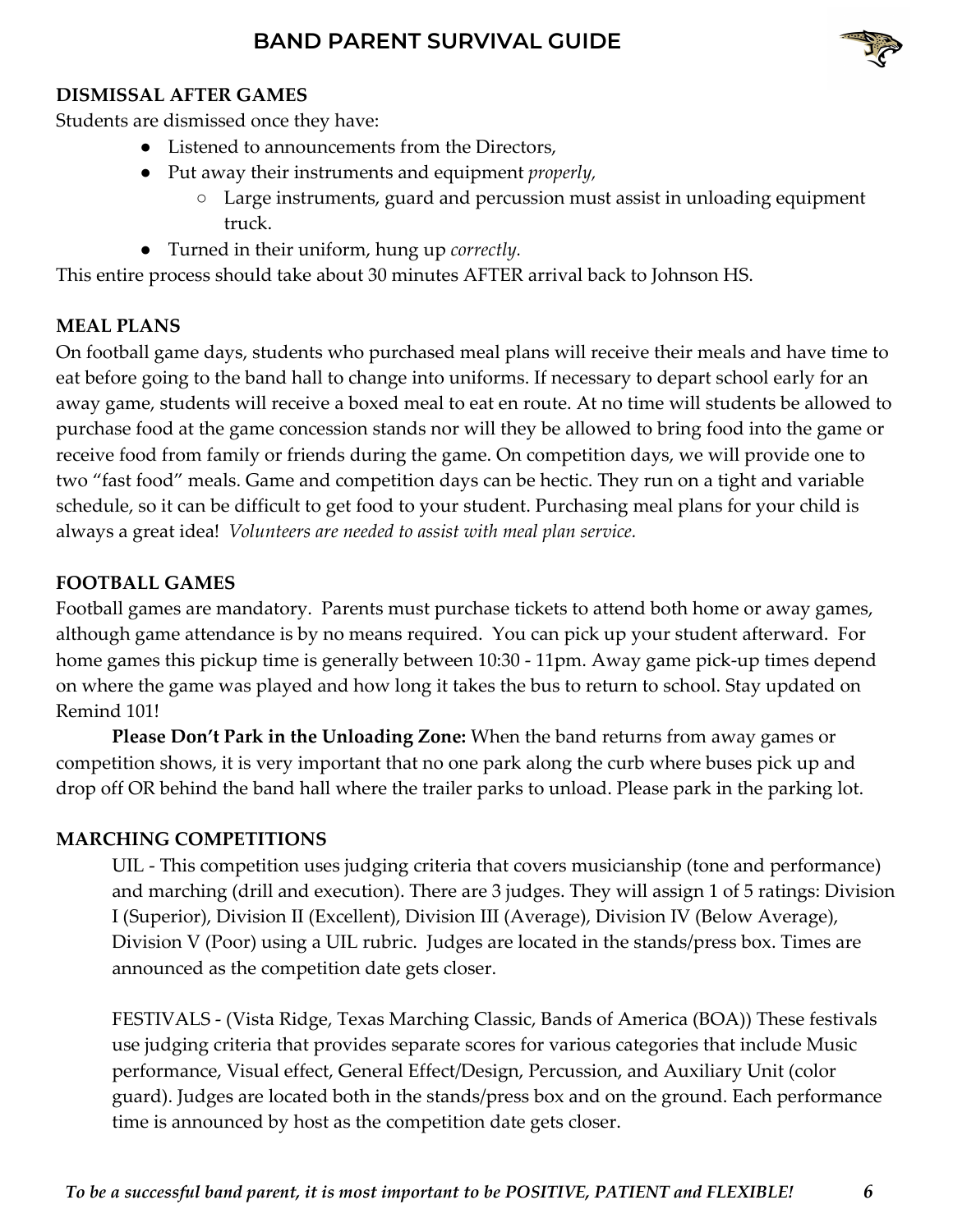

## **LETTER JACKET AWARD SYSTEM**

Receiving a letter jacket is a visible indication of dedication, personal achievement, and loyalty to the goals of the band program. Jackets will be ordered for and presented to Seniors who participate in band (or color guard) for their full four years (eight semesters). Students who do not participate in band or color guard for their entire Senior year must return their letter jackets before being cleared of obligations.

In order to receive their letter jacket *before* their Senior year, students must earn a total of 50 points in one school year to qualify. Points may be earned in the following manner:

## **15 Points (This section is cumulative – 15 points/year of participation.)**

One complete year of successful participation in both concert and marching band. (Loss of eligibility may remove point credit for this portion at the head director's discretion.)

## **25 Points (Non-cumulative)**

Selection into and performance with the TMEA All Region Band. Selection into and performance with the TMEA All Region Orchestra Selection into the TMEA AREA Band or Orchestra. Performance of a Class One solo at the UIL State Solo Contest and earning a Superior (First Division) rating

# **10 Points (Non-cumulative)**

Performance of a Class One or Two solo at the UIL Solo Contest earning a Superior (First Division) rating.

Performance of a Class One or Two ensemble at the UIL ensemble contest and earning a Superior (First Division) rating.

Performance of a Class One ensemble at the UIL State ensemble contest and earning a Superior (First Division) rating.

Maintaining a band officer position for an entire year.  *Johnson Jaguar Band Student Handbook Page 32 2019-2020*

# **5 Points (Non-Cumulative)**

Performance of a Class ONE or TWO solo at the UIL Solo Contest earning an Excellent (Second Division) rating.

# **1 Point (Non-Cumulative)**

Participation in events approved by the band director such as special fundraising events or performances and various other opportunities.

*Recognition points for SLT's are at the discretion of the band director*

# **SPIRIT SEND-OFF**

*To be a successful band parent, it is most important to be POSITIVE, PATIENT and FLEXIBLE! 7*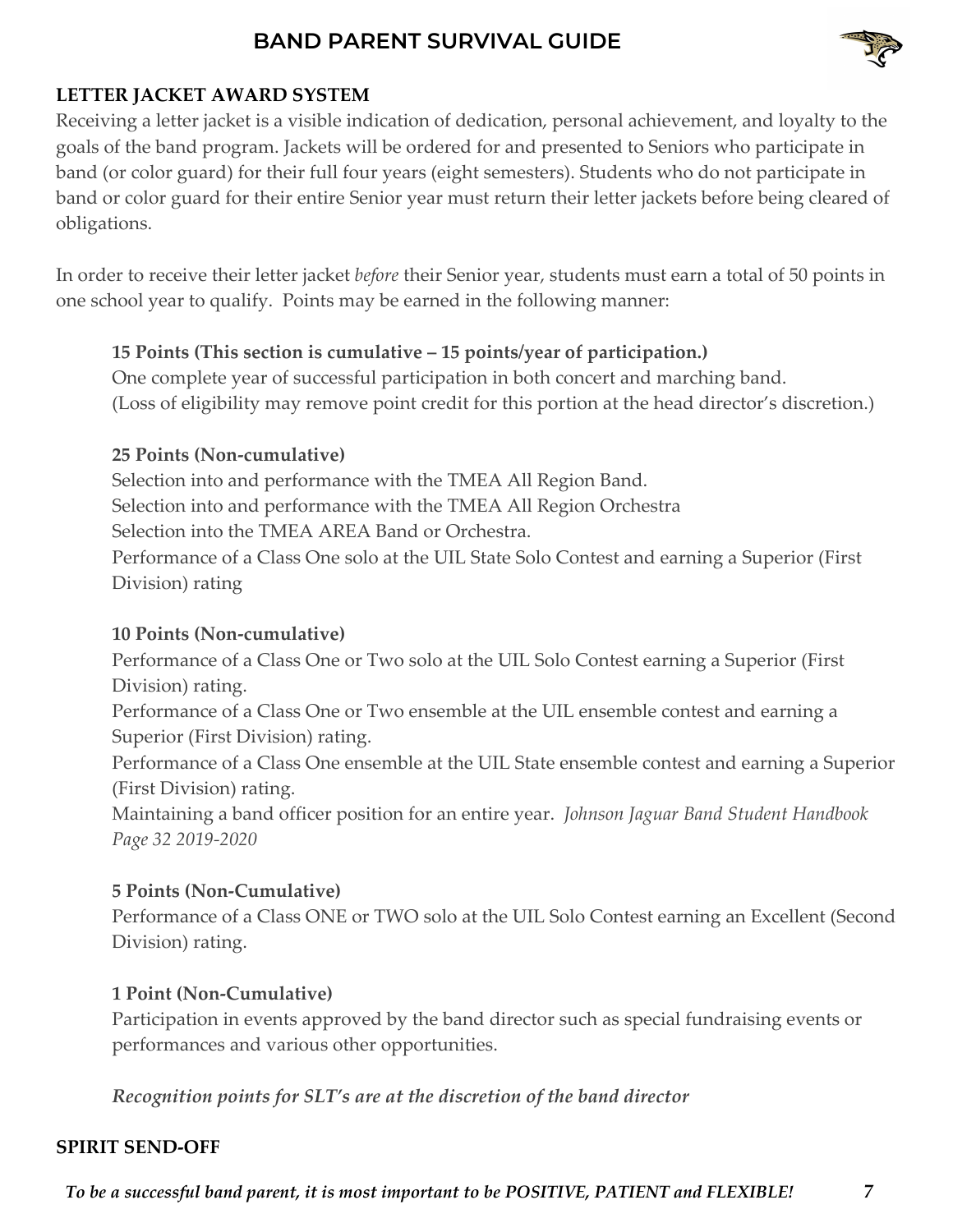

On marching competition days, the Jaguar band community gets together at Dahlstrom Middle School to wave signs, etc. as the students pass by on the buses! It is a lot of fun and the students really enjoy it! You can see them waving and smiling as they pass by! Keep a lookout for sign-making parties and times to meet for send off on competition days!

## **SUMMER BAND**

Summer Band Camp typically starts at the end of July and is required for all participants in marching band, guard, and percussion. During the camp, students meet daily according to a set schedule and learn to integrate the music into the new school year's marching program. Students also form new friendships and a sense of unity during this time, creating a foundation for a polished, finished performance.

Please plan carefully around summer band camp and avoid any family travel, dentist, and doctor appointments during this time. Also, remember that the marching field is a classroom! You are always welcome as a spectator, but please do not come to the field expecting to talk to your child (unless it is an emergency).

### **UNIFORMS - MARCHING SEASON**

COMPETITION UNIFORM - It has become increasingly common for high school marching bands to wear a show shirt specifically designed to represent the show theme and add to the general effect of the show. These shirts are used primarily for competitions and are provided by the band program.

FORMAL UNIFORM - The uniform issued by the band and kept at the school consists of black overall-like pants, called "bibbers", a band undershirt (2 options - director's choice), jacket, gauntlets, and could include a shako hat with plume and decorative piece. Band fees include the cost of gloves, black band shoes, and the "summer uniform". *Students must purchase LONG black socks, black belt, and black compression shirt and shorts.*

SUMMER UNIFORM - This uniform is covered by band fees and is provided by the band program. The uniform includes khaki shorts, black band polo, black cap, and black band shoes.. Summer uniform items that must be purchased by families are black belt and SHORT black socks.

#### **PIT CREW**

The pit crew is comprised of hard working parent volunteers who help at EVERY football game and competition to get equipment on and off the field. At the very beginning of the marching season, it may seem like you are not needed and that there are more than enough volunteers. However, this is the perfect time for all volunteers to get acquainted with the process. This is because the complexity of the show increases as the marching season progresses. Over time, more and more volunteers are needed to move equipment and props onto the field. Early experience in the process will help everyone be ready for the competitions!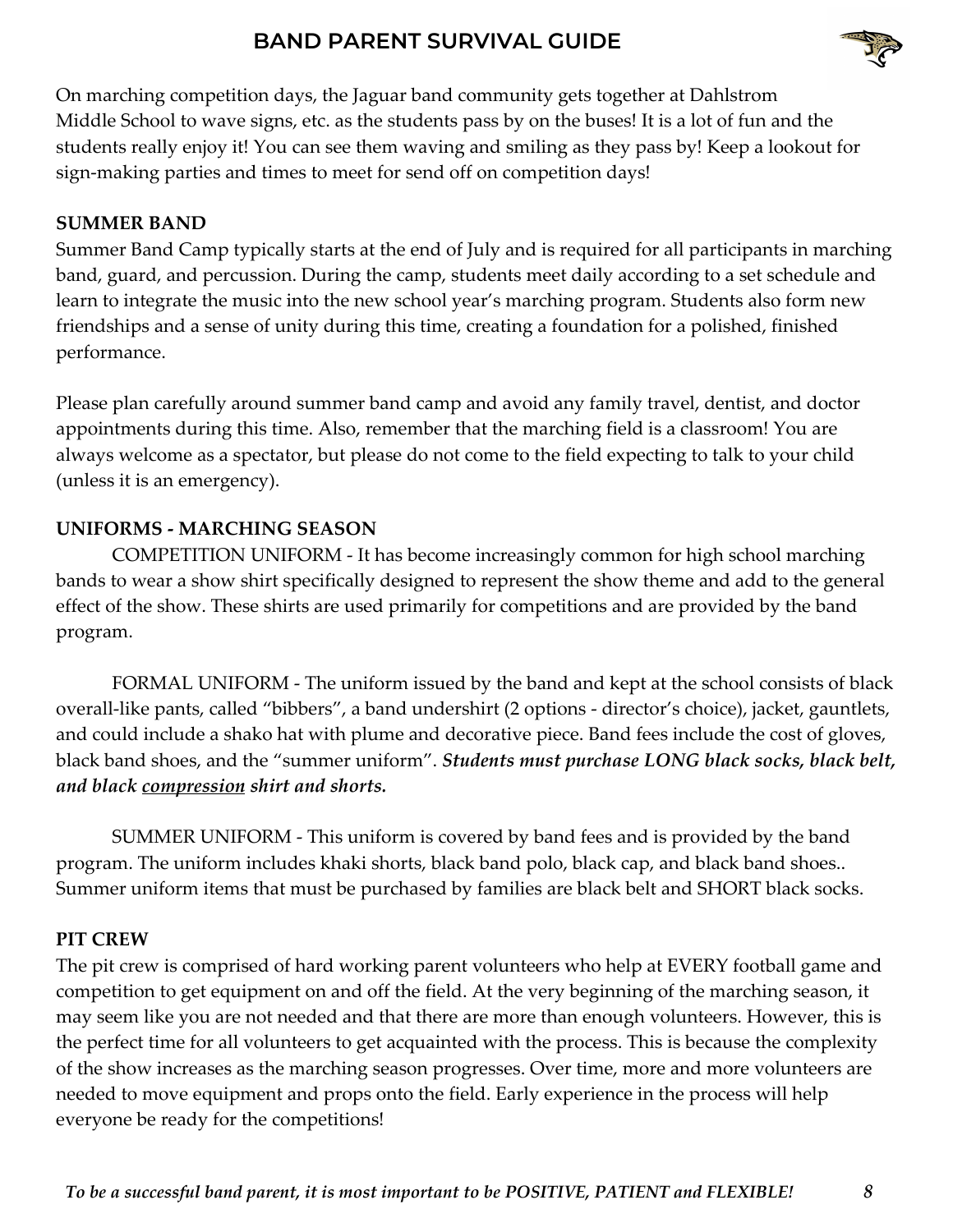

## **STUDENT LEADERSHIP TEAM (SLT)**

The Student Leadership Team currently includes the drum major, section captains, section leaders, and officers. To become a member of the SLT, students must apply and interview. Interviews are conducted by other directors invited by the Jaguar band directors. When selecting the SLT, band directors consider attitude, attendance, musicianship, participation, academic eligibility, and demonstration of leadership. SLT members must re-apply for positions each year. Please know that as the band grows in size, so too might the SLT and the positions available. Those decisions are at the discretion of our band directors. Application packets will be available in the Spring.

#### **SPRING CONCERT SEASON**

#### **CONCERT BANDS**

During concert band season, students play in different groups: Wind Ensemble, Wind Symphony, and Percussion Ensemble. Students audition for concert band placement in the spring. Although concert performances take place primarily in the spring, concert bands meet every day throughout the school year during their assigned class period.

Extra rehearsals may be called at any time for marching band or concert bands. For example, each ensemble may have a weekly sectional rehearsal during concert season. Flexibility regarding scheduling is important. Your support and understanding is greatly appreciated and is necessary for the success of the program.

#### **CONCERT UNIFORMS**

Directors are looking into getting formal concert uniforms from the district so that students do not have to purchase them. Parents will be kept up to date once the district has made its decision.

## **WINTER GUARD**

.

Winter guard is an extracurricular indoor color guard activity (November-April) that is performed in a gymnasium or other indoor arena. Performances make use of recorded music rather than a live band. Please note that there are additional fees for students participating in winter guard.

#### **PERCUSSION ENSEMBLE**

Percussion will meet during a separate period in the Spring in order to focus on improving their percussion skills and gaining exposure to challenging and interesting percussion repertoire.

*\*\*Please note that this document is just a helpful guide and that additional information will be communicated and provided as the time nears, including information about band spring trip and band banquet.*

*POU KNOW YOU ARE A BAND PARENT WHEN...*  $\int_{LE}$  *<i>p*